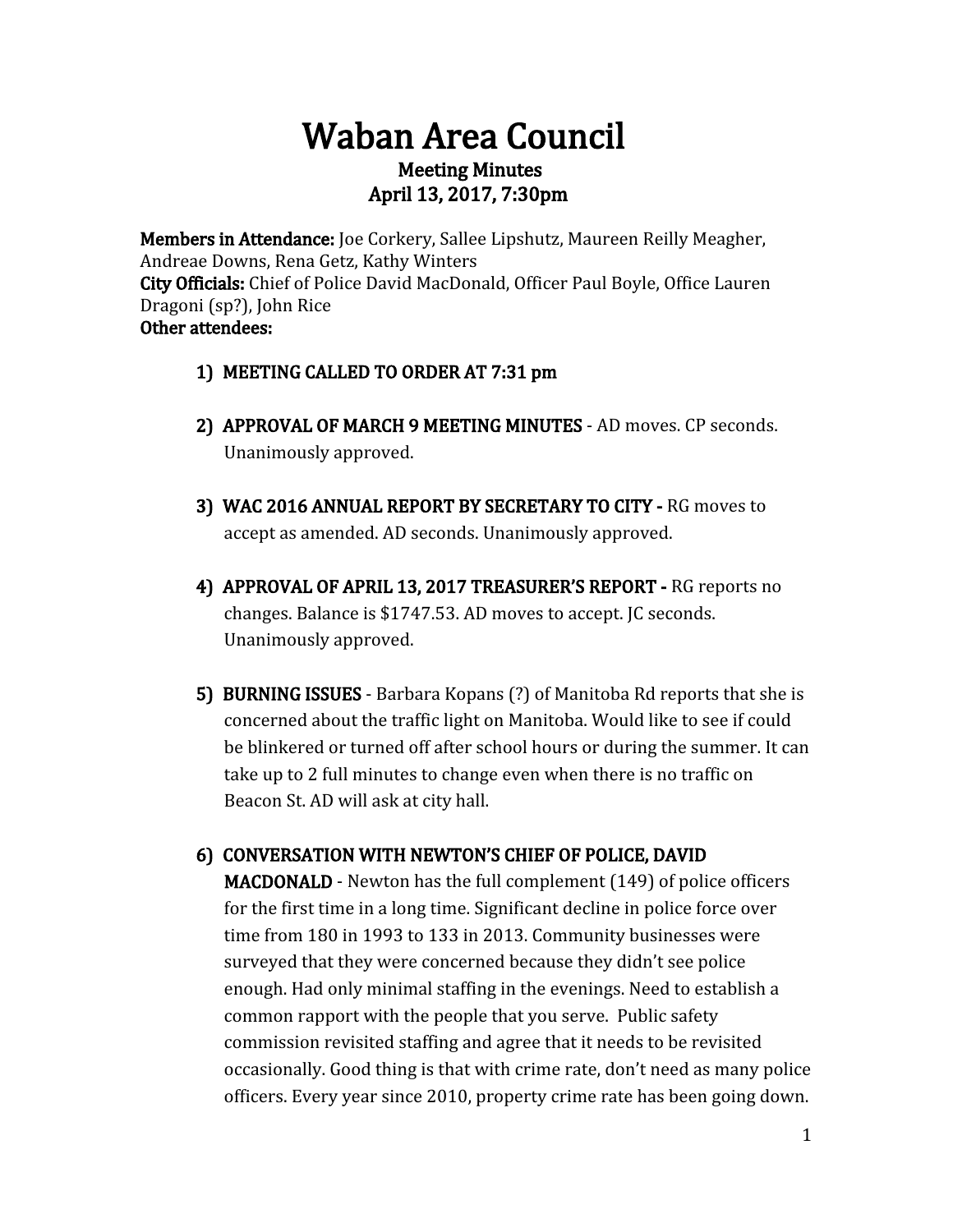No trends that are moving upwards in any of our neighborhoods. Want residents to develop a rapport with area officers. Not going to dictate how things are done geographically. Hope that there will be more ownership in the smaller areas. Want to develop the old-timey feeling that you used to see police on foot. First big analysis in 1980s of policing noted that police had lost touch with the people (in particular as a result of being in motor vehicles). Probably won't ever see somebody walking a beat in Waban Sq though. Have close affinity to Waban, lots of friends from here when growing up. Want to hear the concerns of Waban residents.

- a) SL Are any police on bicycles. Paul Boyle states that he rides the bike for Newton all the time. Ride all over the city. Gives you the ability to remind residents of important issues in certain areas. Can get out from behind the windshield. Helps break the ice with community members. Bike gets him into a lot of places that he wouldn't normally be able to go. Have 17 or 18 officers that are certified on the bike. Don't normally send people out on the night shift unless there is a spree of break-ins.
- b) SL do you think drop in crime is related to cameras? DM does think that drop in crime is related to technology. Usually most car breaks are attributable to a single individual or certain groups of individuals. But also worried that drugs are ridiculous cheap. Heroin is cheaper today than it was back in the 1990s.
- c) CP does technology allow you to be more effective or accomplish more as a single office or as team? PB states that laptop in cruiser does save a lot of time. Can do a lot of research right in the car without having to go back to the station. Technology isn't a replacement for manpower. It's more of a marriage. Supply of manpower is what keeps crime down. CP - is technology up to date? DM - Yes. Life cycle is around 3 years. Expect to turnover most computers in the fall. New security cameras in City Hall?
- d) CM(?) There is a drive in the city to make the community more urbanized. Wondering if police are looking into that. DM - keeping attention on the conversations. When you have more people in a smaller area that don't know each other, you do tend to have more crime. Used to be a big problem when Avalon Apartments first opened. NL - why less crime now? DM - it's often quite cyclical. A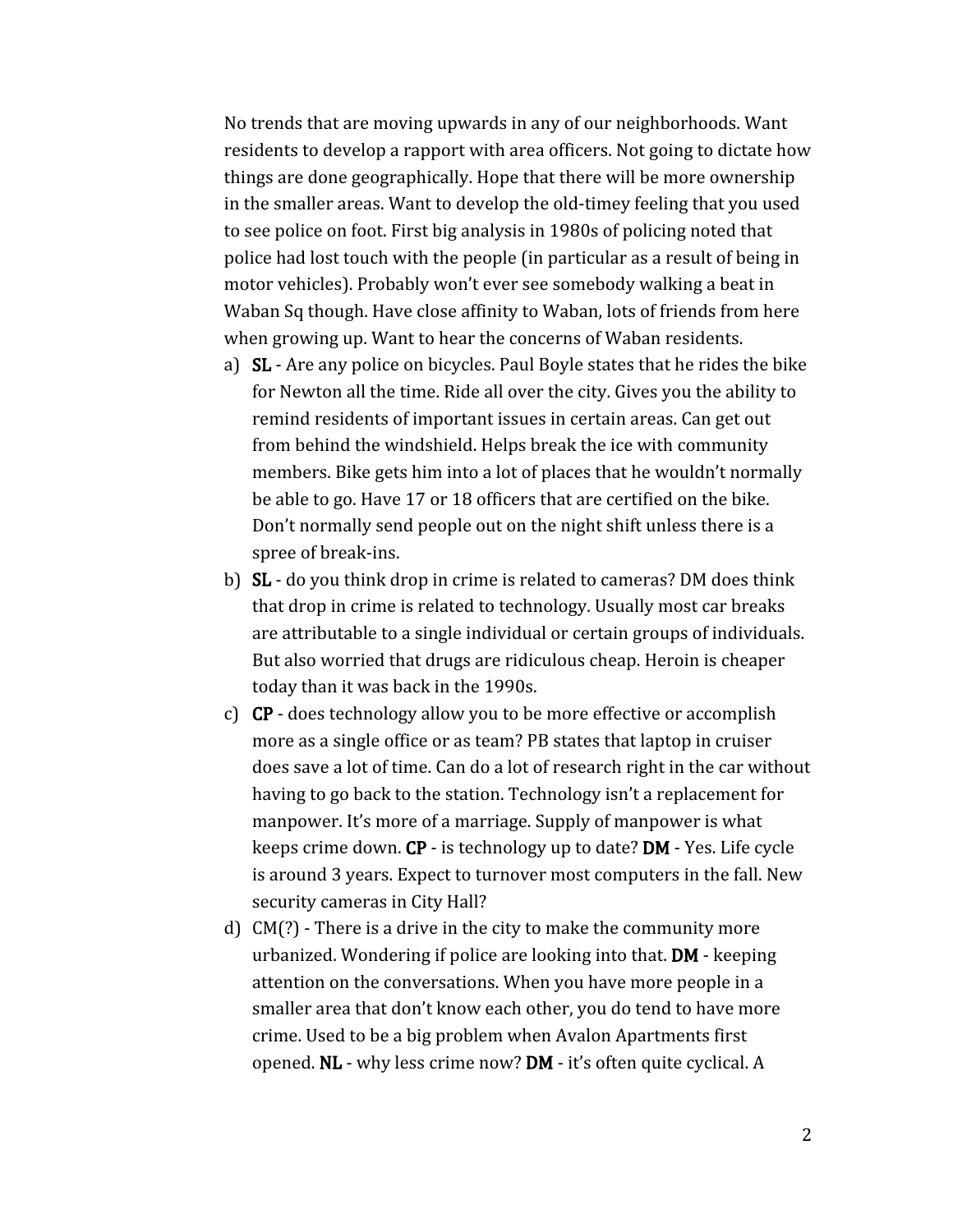while back there was a problem with prostitution on Needham St and that attracted additional crime around it.

- e) SL recently when to traffic and safety commission where BY asked the city to ask DCR to reduce the speed limit on Quinobequin Rd. So likely we will have 25 mph speed limit on that road. But if there is no enforcement, the speed limit doesn't matter. DM - Speed limit on that road there is 30 MPH, DCR didn't put those 25 MPH signs there, but commissioner is planning to adopt that. Very aware that it is a cut through. As a general rule of thumb, don't spend a lot of time enforcing on state roads (in part because it is not their jurisdiction). Will sometimes patrol side streets to be visible. Can write citations on Quinobequin Rd. If you don't see cruiser there for some time, call the traffic office and Capt Anastasia will put it on directed patrol. Have never seen a state police car there. Can also call state police in Framingham to have them patrol too. Will pay more attention to Quinobequin.
- f) SL people have asked why don't we have police patrolling at schools during drop-off. Have been told that was because that was due to shift change. DM - as an example at Bowen School. There is a new principal there this year. Previous principal made sure that the blue zones were enforced and that parents were aware of them. Crossing guards available and if not available there will be a police officer. Never had a problem last year. This year people have gotten more comfortable with violating the blue zones. Have gotten more involved as a result. This summer going to need to be more involved with schools and school department. Have heard that new school likely won't have adequate parking. Going to have to worry about traffic issues there. It's hard to hire part-time crossing guards. Have to backfill with traffic officers when not available. When Zervas opens they will be monitoring the situation actively. Hopefully, they will be like chicken little and nothing will be wrong.
- g) MRM can you give overview of engagement with police and other social services? DM - Have a great rapport with senior center, have full-time elder affairs officer. Works closely with HHS in City Hall. Full-time domestic violence officer. Have jail diversion clinician on staff (via state grant but will become permanent position when grant runs out). Very useful in helping police understand mental health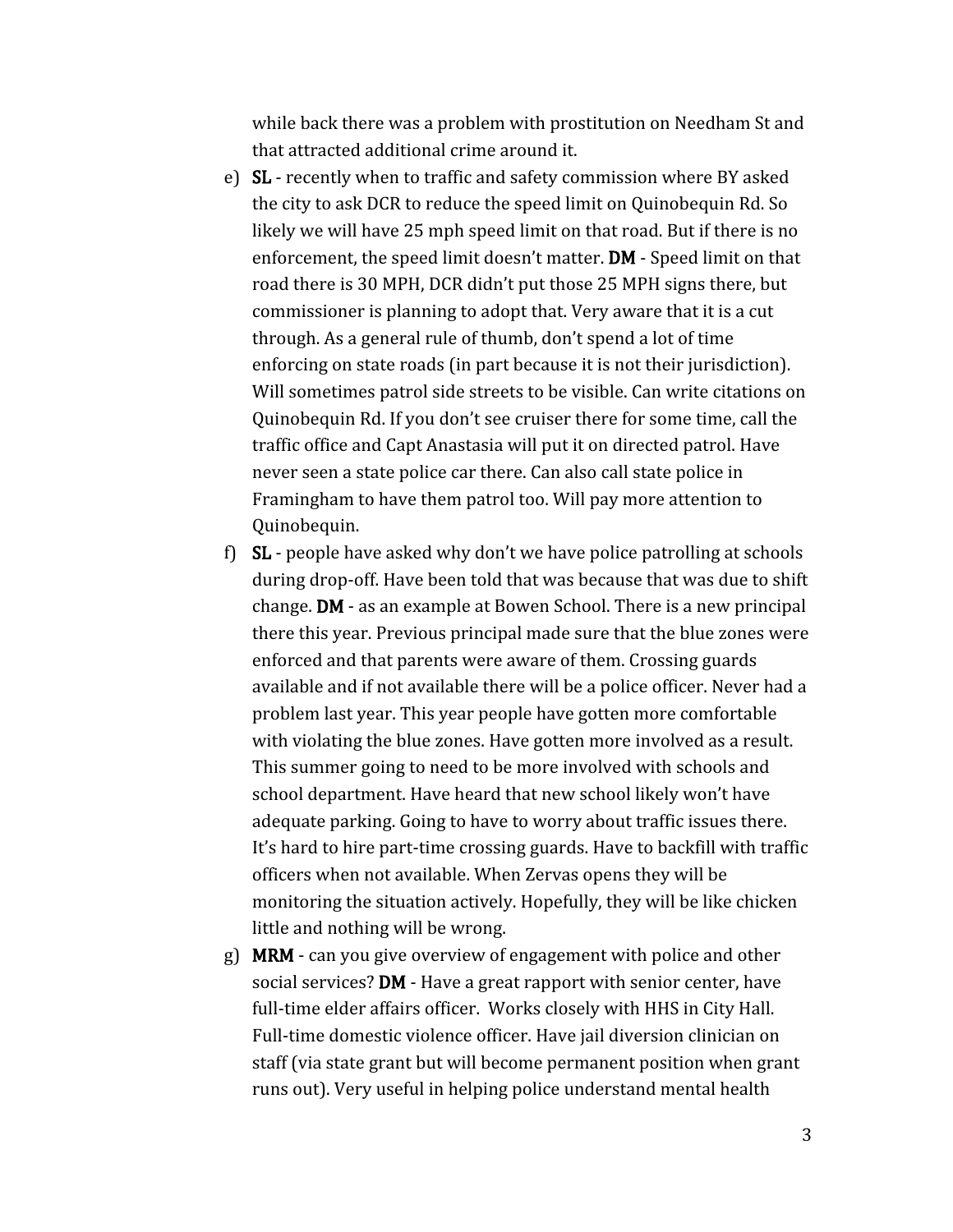issues. PB - have evolved from "cops & robbers" to a more social role when people don't know who to call. Clinician gives the police more referral options. Very aware of bullying as a problem and can make those referrals. Don't have a lot of homelessness in the city, but many children in need. DM - Mayor setup a multidisciplinary group to discuss the opiate issue. Has been beneficial in opening the eyes of the police. Have a drug court that takes non-violent offenders that monitors people closely. It's another tool that they have access to. Although, sometimes getting into the system is the best way to deal with a situation. It's not the only way to help get people clean, but it is an option. Many options available. Really good to see so many disciplines and people looking at this problem to find new ways to deal with the problem.

- h) MRM Boston Globe has covered the suicide rate being higher in middle-aged men. We don't hear a lot about that in Newton. Is it true that the highest rate of suicide in that category. DM - anecdotally that is likely the highest demographic. MRM - is there a way to raise awareness? DM - We're lucky that overall our numbers are lower than in other communities, but people often don't see the signals.
- i) SL do you have any connection to the postal service to report things? DM - nothing formal, but people do report things when they see concerning things.
- j)  $SL$  do you shoot coyotes? DM no. sometimes we have to put sick animals down, but generally no.
- k) CP what is the most common crime? DM car breaks used to be one of the biggest problems, but that notably has fallen substantially. Numbers are 71% lower than in 2010. Potential reasons are cheap drugs, motion lights, electronics are cheaper, and it's a serious crime now.
- l) SL how many of our residents have gun permits? DM don't have the number off hand. Probably do 1 or 2 licensing interviews every day of the year. Probably turn down 1 or 2 a year. Licenses are usually issued for a year for target and hunting purposes. With that, likely will become a member of a club and get some training. If all looks good after a year, then will grant a full license.
- m) **AD** can you comment on your approach to traffic enforcement? **DM** two of the biggest concerns of residents are parking and traffic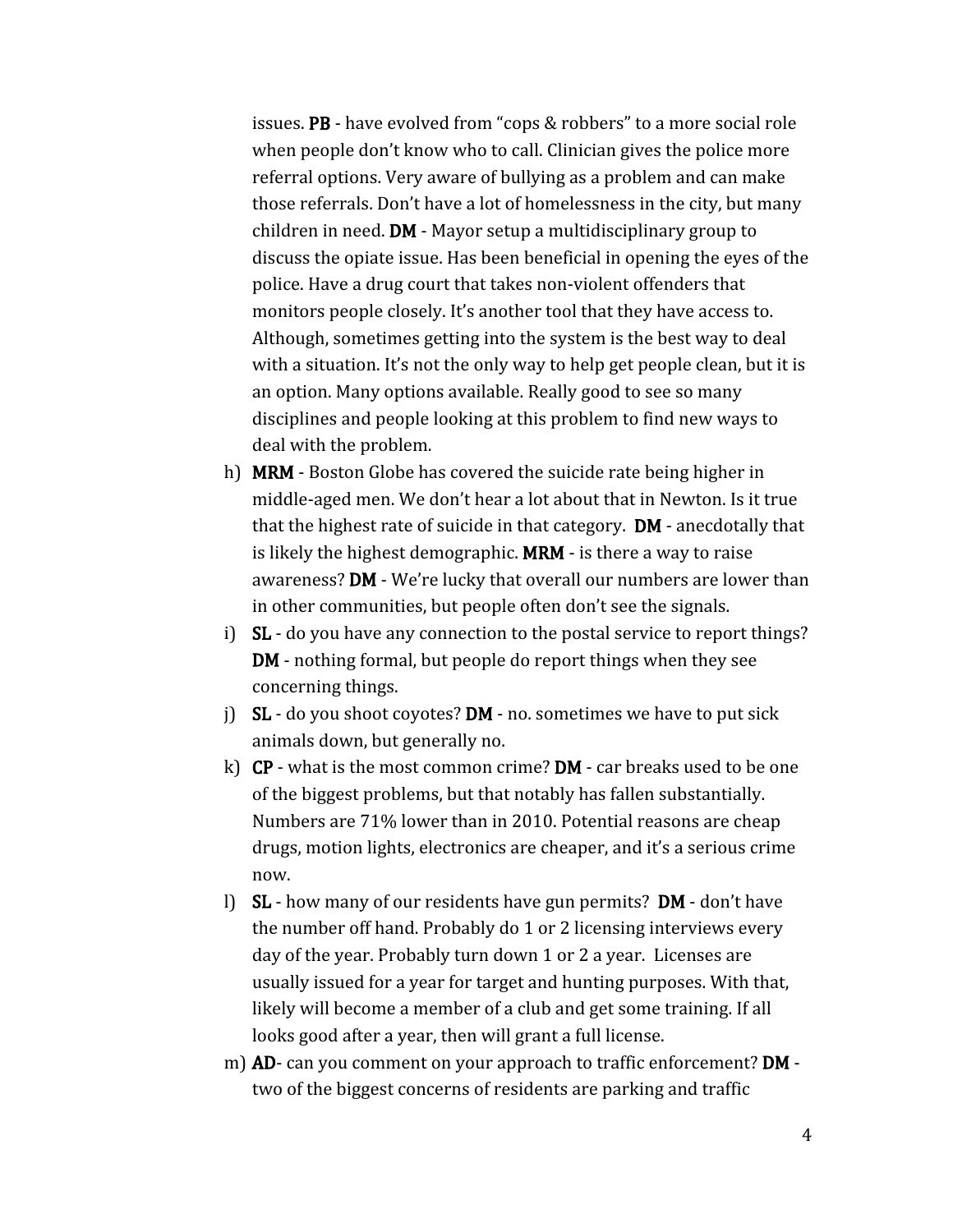enforcement. Only 5 full-time officers working out of traffic. More on patrol though. Philosophy is to give officers a lot of discretion. Do directed patrols when there are complaints. Encourage officers to be proactive. Traffic enforcement has a positive impact for a short period of time in specific locales. People do return to normal habits. PB notes that chief has just added two unmarked cars on the first shift.

- n) Don  $(M)$  what is current policy on marijuana? **DM** a few years ago could cite people for just smelling of marijuana. New law in place has made previous policies moot. Not everybody who smoked marijuana does hard drugs, but everybody who did hard drugs, they all smoked marijuana. Always found marijuana in context of other drugs. Often very useful as a mechanism to enable investigations. Also, no long term studies on the super-high-test marijuana available since 2000. Policies are that it's no longer against the law as long you abide by the ordinances. Making a lot of things in society an uphill climb. PB often the only probable cause they had in some investigations was presence of marijuana. DM - big chasm between public perception of what happens with drugs and what happens in court. Police department worked very hard to find a way for people to get treatment instead of in jail. Overdoses have tripled since 2014. Increase in fatal overdoses. These numbers are likely lower than actual because many in the community are able to get people into treatment centers in other areas.
- o) CM wondering about school resource officers? DM school resource officers sometimes do games as part of their responsibilities. But if there are large games schools often getting police details. Have one full-time at Newton North, one full-time at Newton South, and one for all the middle schools. Act as a liaison to the staff. Try to have the resource officer on duty at events. Try not to make arrests in school. Make arrangements to do things away from campus to minimize impact on others.
- p) CM do we have Fentanyl problem in town? Is it a problem that state law is different from federal? Is there an online police log? DM - logs are available by request. Fentanyl - overdoses have plateaued but think that is due to people getting used to Fentanyl. So much cheaper and can be cut many more times. It's firmly ensconced in the area. Fortunately, don't have street level drug problems, but would be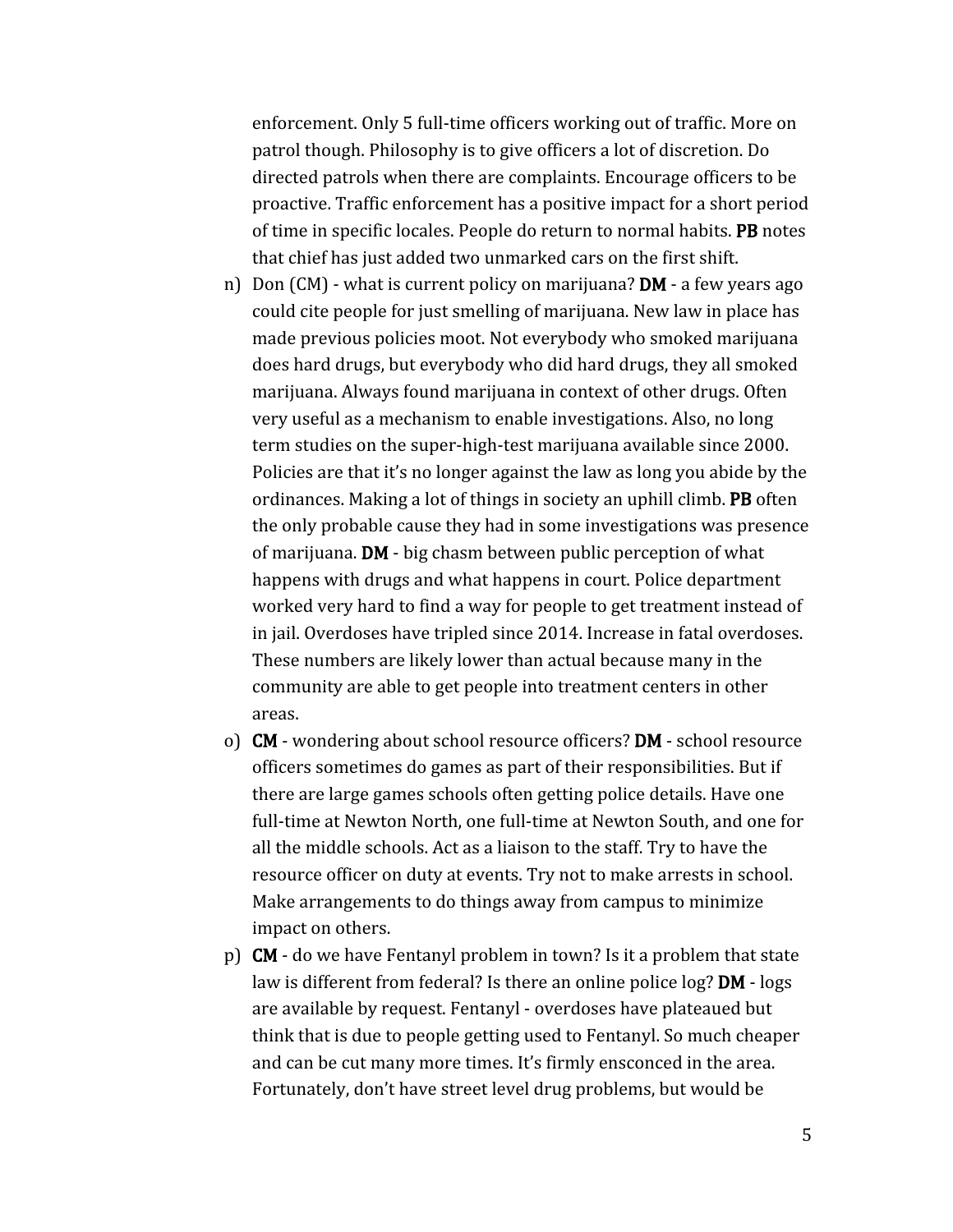misleading you to say people aren't buying Fentanyl. Thankfully, haven't seen any in the schools.

#### 7) UPDATES:

- a) St. Philip Neri / Staples-Craft Alexandra Ananth reports that with regard to 1615 Beacon the Suzuki School of Newton is looking to acquire the property from the developer. Have met with city to understand what would be required. Development would likely proceed under Dover amendment. No word from the developer on the project. Guess is that they aren't working with historic commission. No activity and no permits issued with regard to 1521 Beacon St. RG there are fences up and active digging on the site. KW mailed Steve Buchbinder to get more information.
- b) WAC Visioning Community Survey Have completed surveys after 2-3 years of work. Preparing a test trial with 50 some people. **AD** was under the impression that we would discuss these first. SL we need to discuss as a committee. CP this has been a long time coming, and have sent lots of examples. I just want to send it to a test group. AD I think even before 50 it should be vetted. CP thought people had opportunity for feedback as drafts were first to all Board Members weeks on 3/8/17. AD thought the comments should be in open meeting. I think we need to debate the larger concepts. I think we need to ask about what we're asking and what the goals for this are. **CP** totally disagree. AD officially lodge a protest that we need to review it. SL you agreed that you would submit to everybody and then we would deliberate it. AD can't send it out until we deliberate it. SL deliberation is that we discuss this at the table. CP it would have been useful if people had provided feedback on things that might be contentious. Content of this has been around for a while. Think it is unfair that we say we can't send it around because we haven't deliberated. **KW** understand the frustration, sounds like there has been a miscommunication. Agree that it needs to be on the agenda for discussion. SL this should be the topic of our May meeting. MRM this is illustrative of the challenges we have to deal with under open meeting law. It would be useful to identify a means for discussion in advance of the next meeting. AD some of the concepts are worthy of discussion instead of individual feedback such as whether it is useful to discuss a particular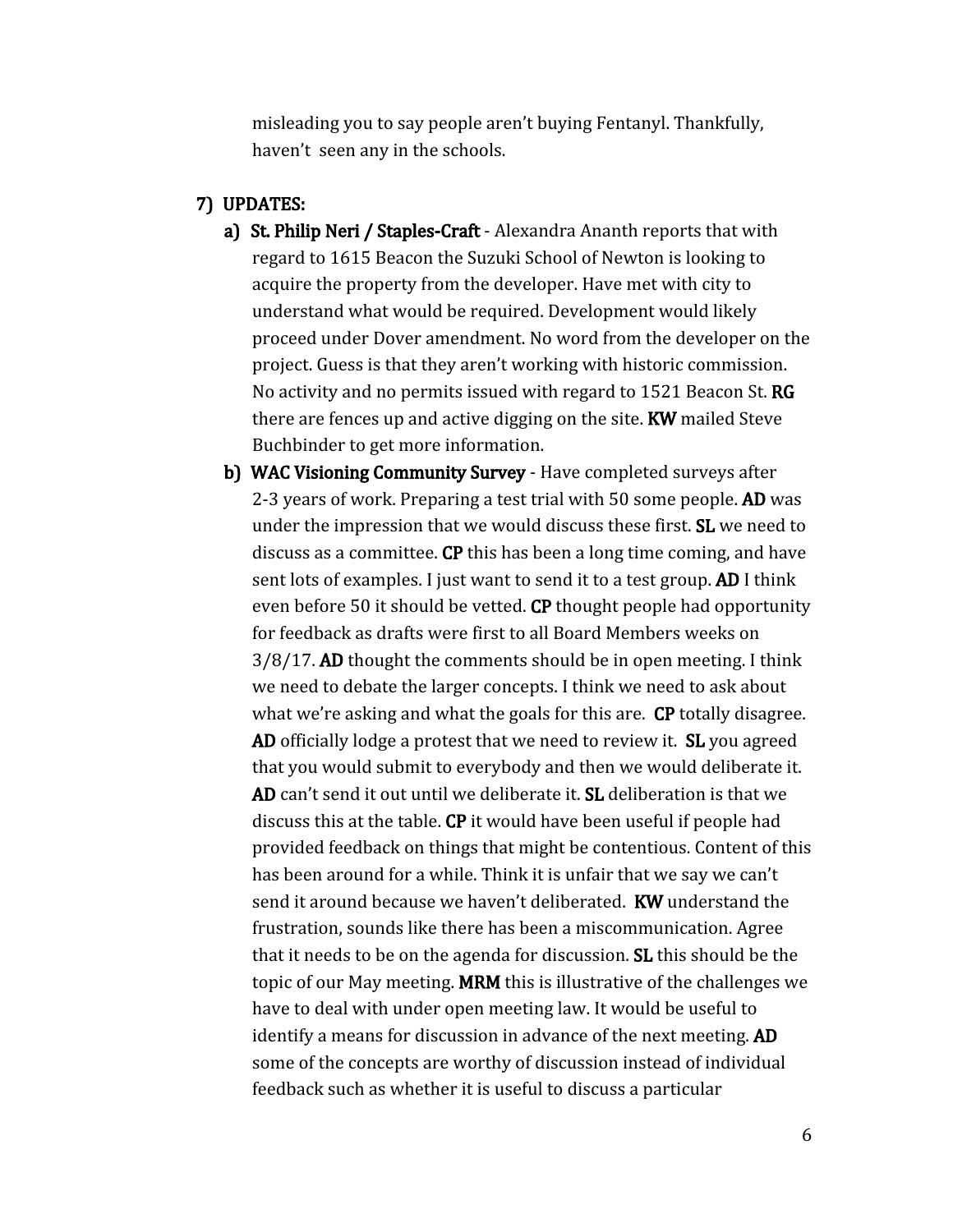development concept when we know there is another one potentially coming. Perhaps more useful to talk more generally, such as historic context of house. CP think this is the perfect example to focus conversation as it is in the center of Waban. AD think that with this you end up on a referendum on specific projects. SL can you generalize the questions and we can discuss them next time? RG think there is also a larger question that relates to zoning reform and land use, especially around village centers. CP I would ask that you all look over the surveys. RG I care a lot about historic preservation, but think that this specific example is capturing multiple issues in one place. CP one of the challenges is keeping the survey short. I will resend to everybody. Please review it, provide feedback, and be prepared to discuss it. RG would you like to have a special meeting before next meeting CP I'd be all for it. This is the reason why I joined WAC. MRM we discussed in several meetings about the process and that we would discuss it. RG let's have a special meeting. We can do Brigham House on April 25 at 7 pm. SL Chris - please send to PleasePost next week.

- c) Waban Historic District RG says that they are targeting an event in about a month. Doing lots of research. Think it will be very informative. Need to figure out the specific date/time. SL how about on Village Day? Could you have something for people to fill out? RG that's also the Historic Newton House Tour day. Think there is too much going on that day.
- d) Waban Common SL reports that it is coming to life again. Had second community meeting. People talked about traffic problems. Traffic engineer, Newton Police, and Parks & Rec came out. Decision was that nothing would be done. There is no funding to do anything. Designer is making changes to the plan based on meetings with DPW. Determined plant types and costs. Going to meet with committee when he gets back in the week of April 24th. May see something happen there this spring. **CM** who is paying for this? **SL** fundraising broadly and some amount from Parks & Rec for specific things. CM do you expect to see people using it. **SL** yes. We have an island which is a resource. It's not coming from tax money, except for what Parks & Rec would have done anyway (seeding, pruning).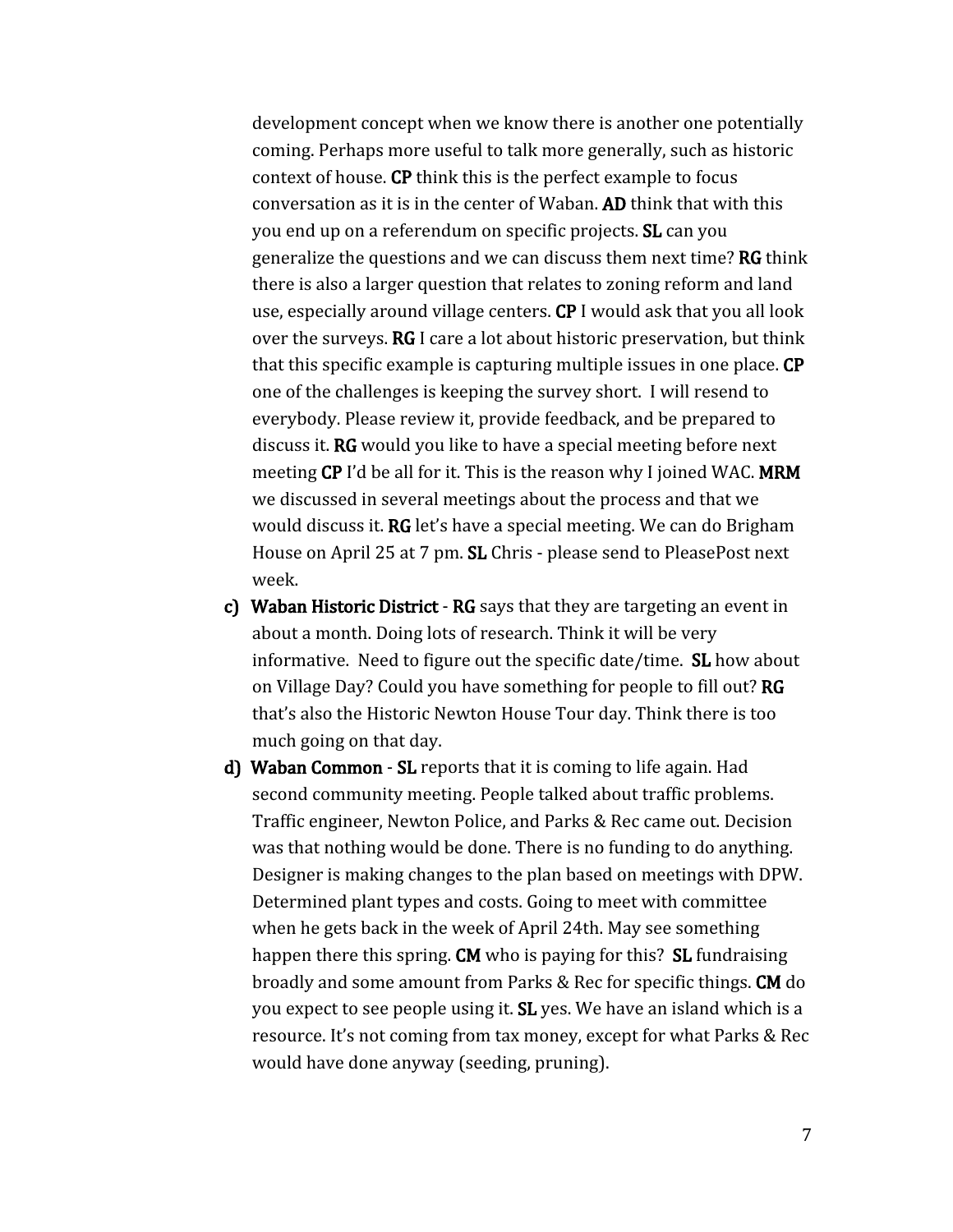- e) Business Center Needs SL reports that spoke with some of the business people. Talked about putting mural up on the parking lot side of Waban Market. SL talked with Jan (Waban Market) who is in favor of it. Would need to get permits. There is a feeling that the business center doesn't look nice, would like to beautify it. Situation complicated by absentee landlord.
- f) Accessory Apartments SL reports that full council passed an ordinance that allows for accessory apartments in your house without a special permit. If you want to put an accessory apartment in a separate building on your lot, you can do that with a special permit.
- g) Charter Review SL reports that charter coming up for vote in November. On May 4th proposal has to be sent into the state regarding council members, can't say if in favor of proposal until it is submitted because it keeps changing.
- 8) UPDATES Safe Routes to School: Want to put notice out to residents what is going on in Cold Spring Park. There will be an extension to the path as a result of relocating the path around the Wetland. Will connect to Beacon St. Enable kids to walk from Winslow Rd to School without crossing traffic. John Rice at traffic council discussing parking issues around Zervas including removing parking on one side of Evelyn Rd. Has done walk of Allen Ave. Traffic engineer Steve S has agreed to remove two spaces of parking on Allen Ave. AD encouraged him to look at adding crosswalks. Will need to get traffic speed counts before curb extensions, so will need to wait until school is open. 25 mph speed limit update: Department of Conservation & Recreation (DCR) can set their own speed limit. Brian Yates docket item can proceed.
- 9) WAC PARTICIPATION IN WABAN VILLAGE DAY SL will send a spreadsheet around and would like people to fill in when they could be there and figure out what people would like to have there.
- 10) NEWTON SERVES MRM Encourage people to participate. It's on Sunday April 30, 2017. Three sites within Waban. We've had people turn out on Quinobequin to help with cleanup. Going to meet at corner of Radcliffe and Quinobequin. First session is 9:30-12:30. Second session is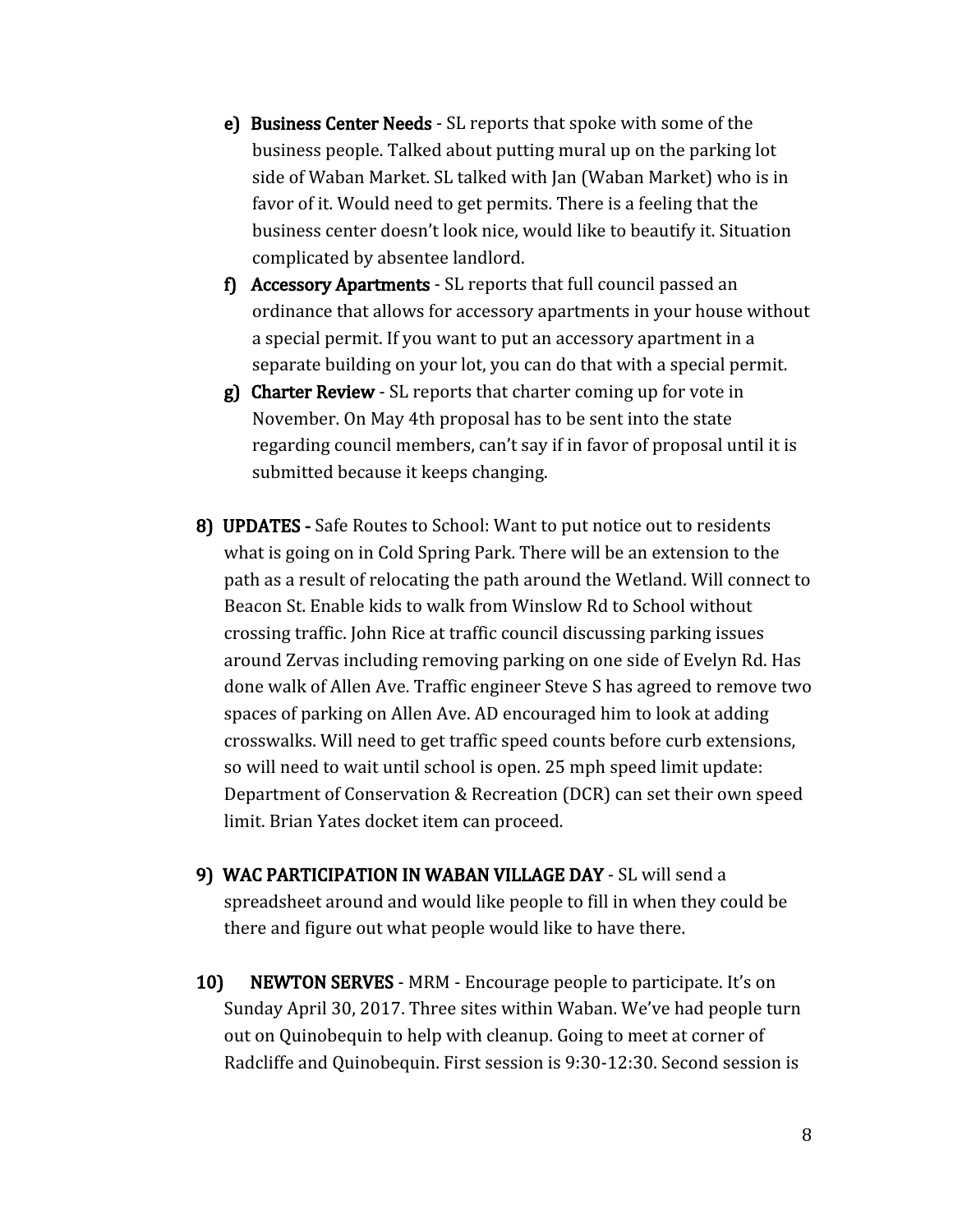12:30-3:30. Can go to City Hall before or after. Details at http://www.newtoncommunitypride.org/NewtonSERVES.html

11) ANNOUNCEMENTS - WAC July meeting date changed to Thursday July 27.

## 12) DISCUSSION OF FORMALITY/INFORMALITY OF WAC MEETINGS -

SL says that someone raised the question as to whether or not people were being allowed to speak and be heard. CP does like the informality and doesn't think that it gets in the way of getting things done. RG interesting in other councils that they don't allow community to speak. MRM feels like there needs to be some kind of protocol around specific agenda items,especially around WAC deliberations on proposed actions. Have been uncomfortable at times because there is disruption of deliberation. We need to have the opportunity to deliberate and focus and then open to comment. AD when we have general hearings or informational sessions it is nice to have open comment. SL yes, only time have had to close comments down was when trying to deliberate.

13) NEW BUSINESS - SL reports that there was an issue with an approved message to be forwarded and it didn't happen. AD would like to have a procedure documents. SL would like to see when something is approved, we need to send it out. JC everybody should have the ability to set this up because I don't have the bandwidth to format and send every message. RG agree that everybody should have the ability to setup and push send when approved. CP we also see patterns of people unsubscribing and decreased engagement especially when information isn't positioned as relevant. We need to think about this in the context of what else we're going to send. SL this was not duplicative, it was for a budget item that requires people to get comment in by today. RG agree that the onus should be on the person who wants to send the message to format it.

## 14) ADJOURN:

Next meeting will take place on May 11, 2017 at 7:30 PM.

Adjourn. 10:06 pm.